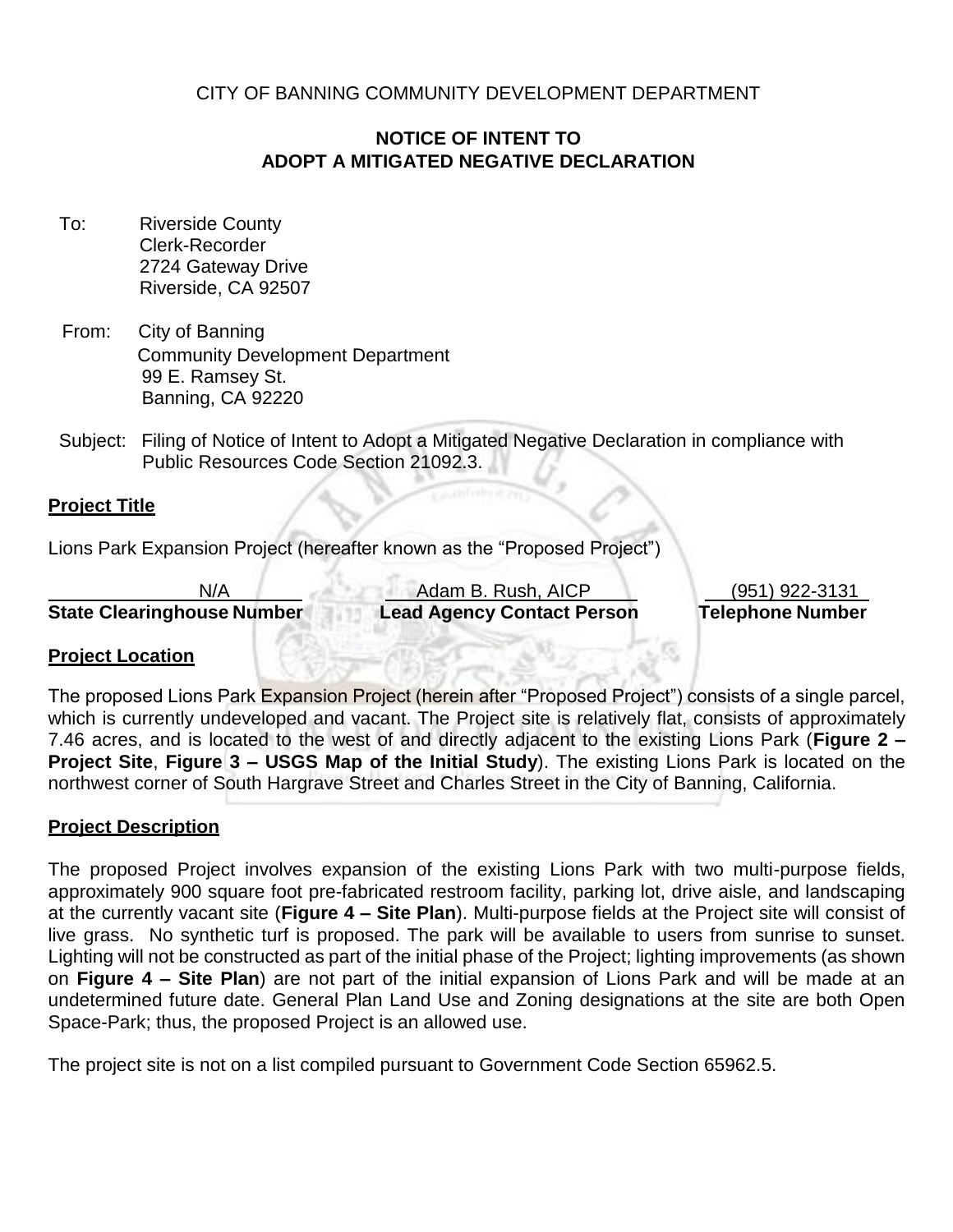#### **Public Review Process**

This is to advise that the City of Banning has determined that a Mitigated Negative Declaration is the appropriate CEQA environmental determination for the proposed project. The Initial Study reflects the independent judgment of the City.

After public review of the Initial Study is completed, the City may propose to adopt a Mitigated Negative Declaration in accordance with CEQA and the State CEQA Guidelines.

The Initial Study is available for review at the City of Banning Planning Division office located at 99 E. Ramsey Street, Banning, CA 92220, as well as the Community Development website at [www.banningca.gov.](http://www.banningca.gov/)

**The proposed Mitigated Negative Declaration will be available for public review and comment from May 17, 2019, to June 17, 2019.** Any comments you wish to submit must be submitted in writing **no later than 5:00 p.m. on June 17, 2019**, to the City of Banning Community Development Department.

Written comments may be mailed or delivered to the following address:

City of Banning Community Development Department 99 E. Ramsey St. Banning, CA 92220

Written comments may be submitted via e-mail to: [arush@banningca.gov](mailto:%20arush@banningca.gov)

**Deadline to submit public comments: June 17, 2019, by 5:00 p.m.**